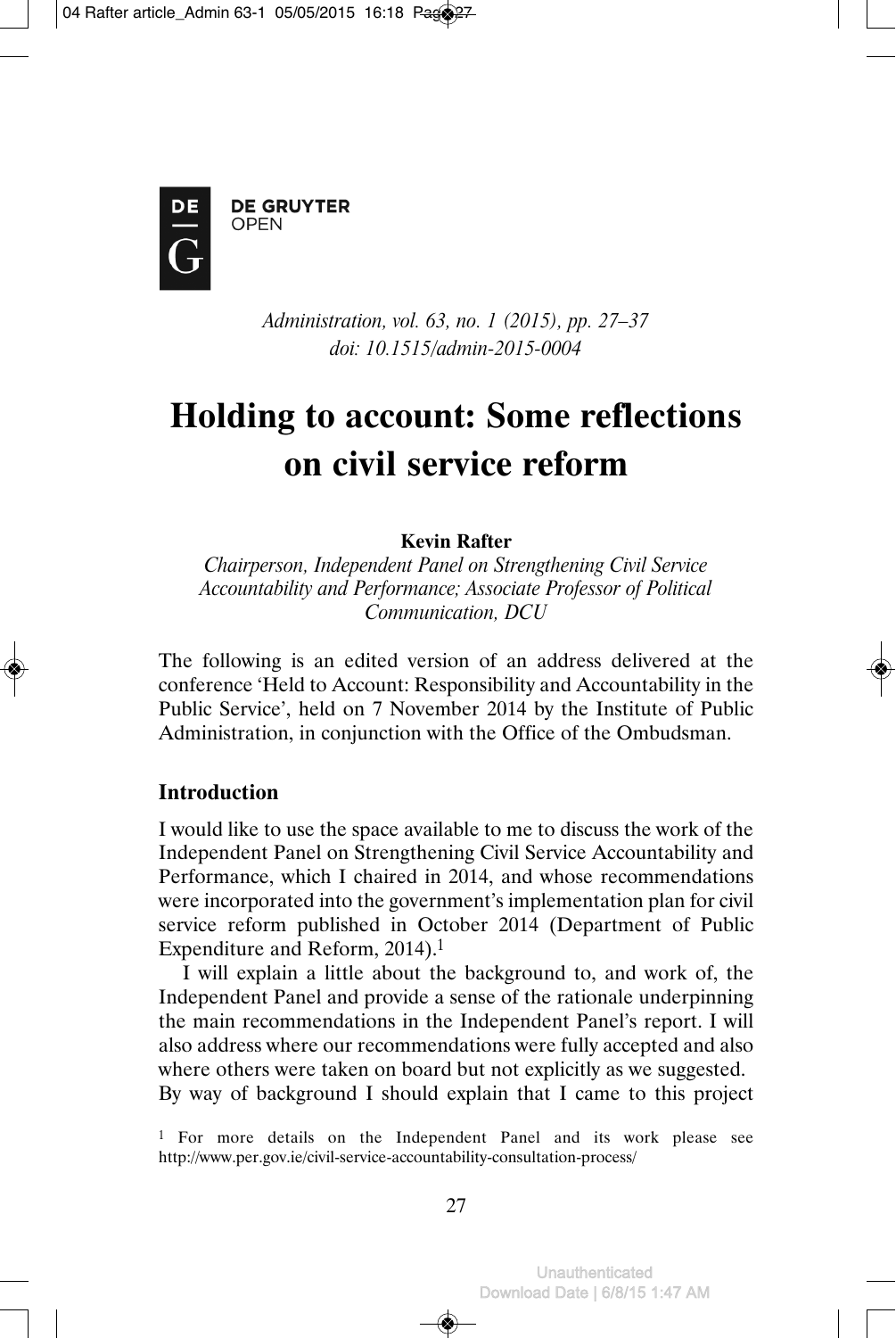having had two careers: I worked as a political journalist for over twelve years before moving into an academic role in 2008. In my previous media career I obviously dealt with the political and administrative systems on an ongoing basis. As an academic, much of my research, and my research output, is in the area of media and politics. The administrative system or issues around state-sector governance are not central to my research interests but that was not a disadvantage in undertaking this work.

When invited by Minister Brendan Howlin, TD, to take on the role of Chair of the Independent Panel in January 2014 I came to the task with a practical understanding and academic awareness of the general issues involved, but not as someone who permanently furrows in this field. That situation has obviously changed somewhat given the 'deep dive' into the literature, issues and personalities of the Irish civil service that took place with the work of the Independent Panel.

When I briefed the Taoiseach on our report and its recommendations I reminded him that we were delivering our report on time – meeting the end of May 2014 deadline set by the government decision that established the Independent Panel. I also reminded Mr Kenny that the Independent Panel was coming in on budget. But then that was not difficult as the three members of the Independent Panel worked pro bono without a budget.2 Needless to say, the Taoiseach was happy on both fronts.

In this short paper I would like to provide some background to the Independent Panel and outline the rationale underpinning some of its main recommendations.

#### **Background to the Independent Panel**

The context to the establishment of the Independent Panel was the post-2008 economic crisis. The programme for government of the incoming Fine Gael/Labour coalition in 2011 contained a number of specific commitments focused on strengthening accountability and performance in the civil service. These issues were explored in a public consultation paper published by the Minister for Public Expenditure and Reform in January 2014.

That paper contained a lot of ideas – some developed, many much less so. In order to put some sense and structure on these ideas – and ultimately to prepare a coherent plan – the government established an

<sup>2</sup> The work of the Independent Panel was facilitated by staff from the Government Reform Unit in the Department of Public Expenditure and Reform.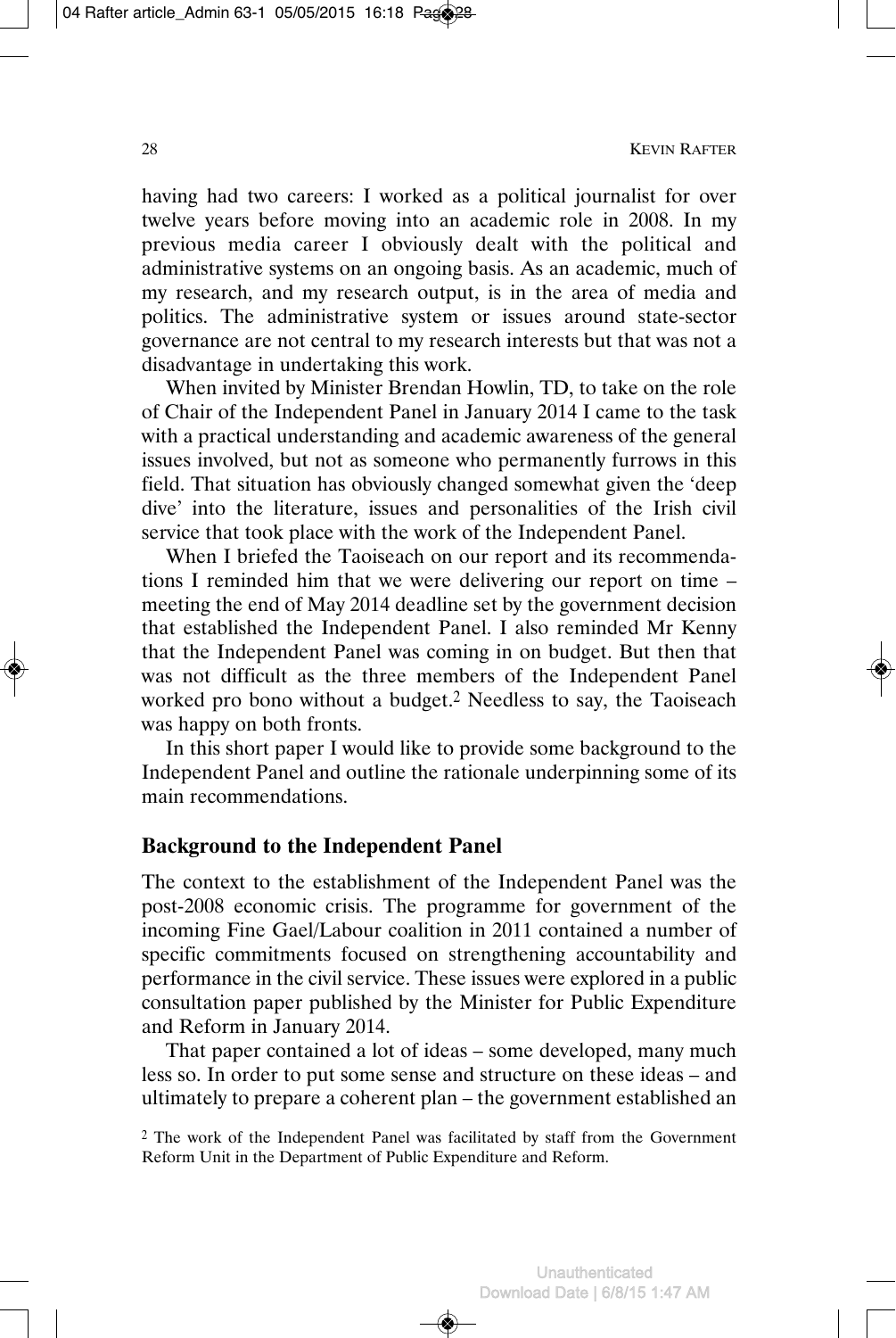Independent Panel, which I chaired. I was fortunate in this role in working with two other Independent Panel members, Dorothea Dowling and Michael Howard, whose contributions I would like to acknowledge. We worked together at all times to deliver a report and recommendations that would assist the civil service in all our interests.

There was a huge volume of work involved from our first meeting on 17 January 2014. We received submissions through a public consultation process and also held approximately sixty meetings, both formal and informal, with a range of interested parties. We met with current and past secretaries general, as well as current and past ministers. We also met with special advisers, representative bodies and individuals who have an interest in this broad area.

One of the features of these meetings was that only the three Independent Panel members met with the individuals and groups. We took our own notes but no formal record was taken. This changed the dynamic and allowed those attending to speak openly and frankly. And it was very reassuring that they did so.

These meetings, along with the consultation process and a review of relevant academic literature, assisted in informing our recommenda tions on strengthening accountability and performance in the civil service. Our focus was in particular directed at a senior level in the administrative system.

As a panel, my two colleagues and I had one significant advantage in the task we were asked to undertake. None of us had 'skin in the game'. Unlike members of previous reform groups, none of us had career paths which might be directly impacted upon by any changes we were likely to propose. And none of us were in the space of doing business with government departments. I believe this 'outsider role' – and the fact that we operated pro bono – was important as we reviewed and examined relevant issues ahead of submitting our report at the end of May 2014.

# **Recommendations of the Independent Panel**

What guided our recommendations? As Chair I was keen that we delivered a report which was clear and unambiguous with recommendations that, if accepted, would be implemented quickly. My personal objective was to deliver a practical and pragmatic report that:

• avoided a set of recommendations that required another review process;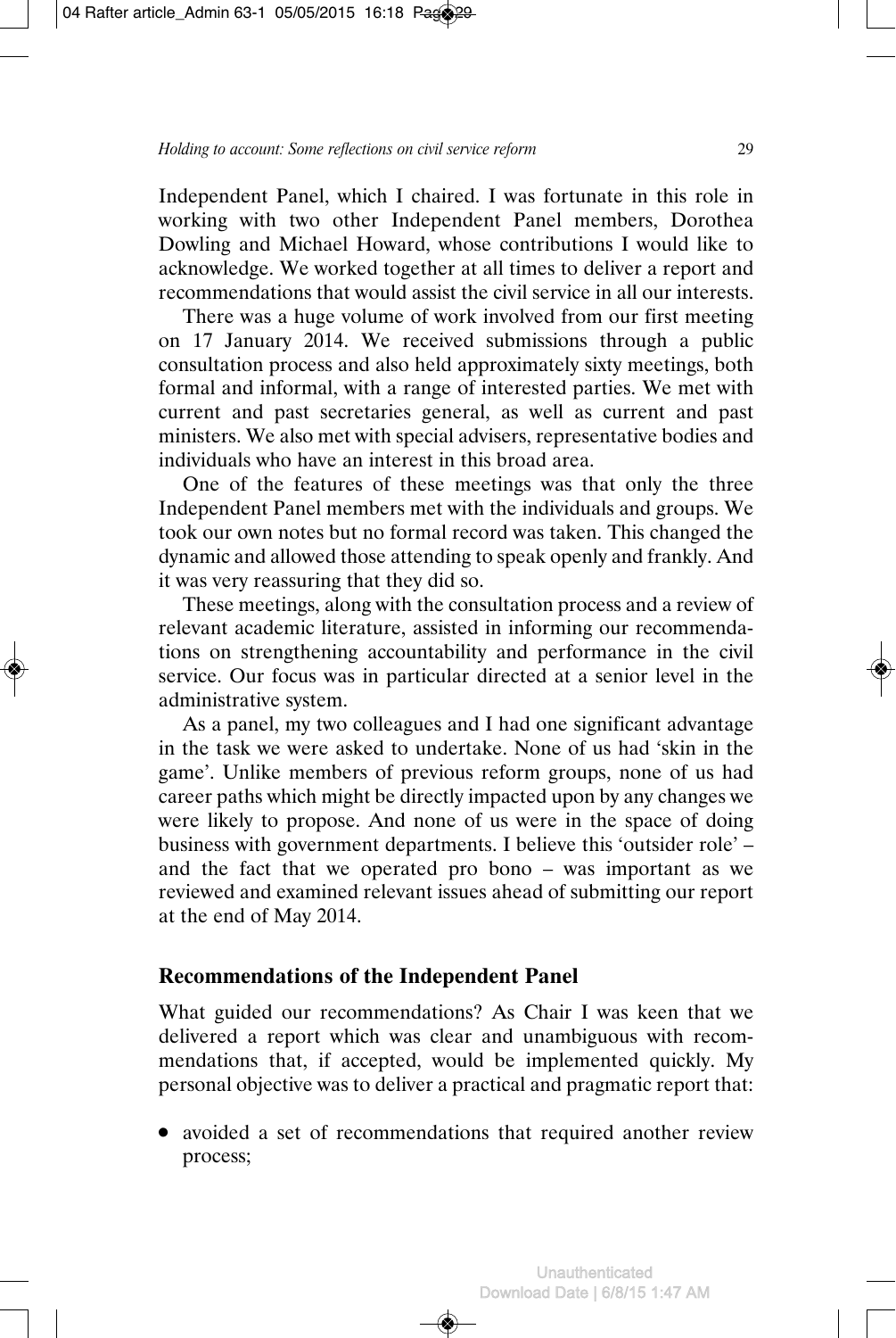- avoided recommendations that would become bogged down in debate about legislative change;
- contained recommendations that would directly address the difficulties and challenges that were identified to us – as the Independent Panel – through the consultation process, the literature review and the stakeholder meetings.

Learning the lessons from earlier civil service reform processes, it was clear to me that reform does not need to be a long-drawn-out process. But our recommendations should not be the end of a process; rather they should be part of a visible and ongoing process of reform. Indeed, it was gratifying that the *Report of the Independent Review Group on the Department of Justice and Equality* was published in July 2014. This independent group endorsed several of our recommendations (Department of Justice and Equality, 2014).

Our recommendations were driven by the need to ensure greater oversight of how the civil service does its business and by the need to ensure clearer ownership of that work. Oversight and ownership are the two words I would use to describe how the Independent Panel sought to strengthen accountability and performance.

In building stronger accountability arrangements, lessons can be learned from earlier reform initiatives, particularly to determine which proposals were successful and also why some initiatives failed to match expectations. During our research work I was struck by a report published in the UK that reviewed civil service reform in a number of Westminster-type systems, including New Zealand, Australia, Canada and the UK itself (Institute for Public Policy Research, 2013). Ireland was absent. Why? Previous reform processes in Ireland had been less than bold. They had also been 'stop–start' rather than ongoing and continuous. Ireland was not a place to look for innovation and difference.

In arriving at our recommendations we considered a number of lessons from these previous reform initiatives, in particular:

- changes proposed must be integrated and joined up;
- reforms must be resourced properly if they are to succeed;
- reforms must have clear ownership at both political and administrative levels, and need to be led by both.

The issue of ownership is hugely important. We were intent on recommending a system at a senior level where issues would not fall between the cracks.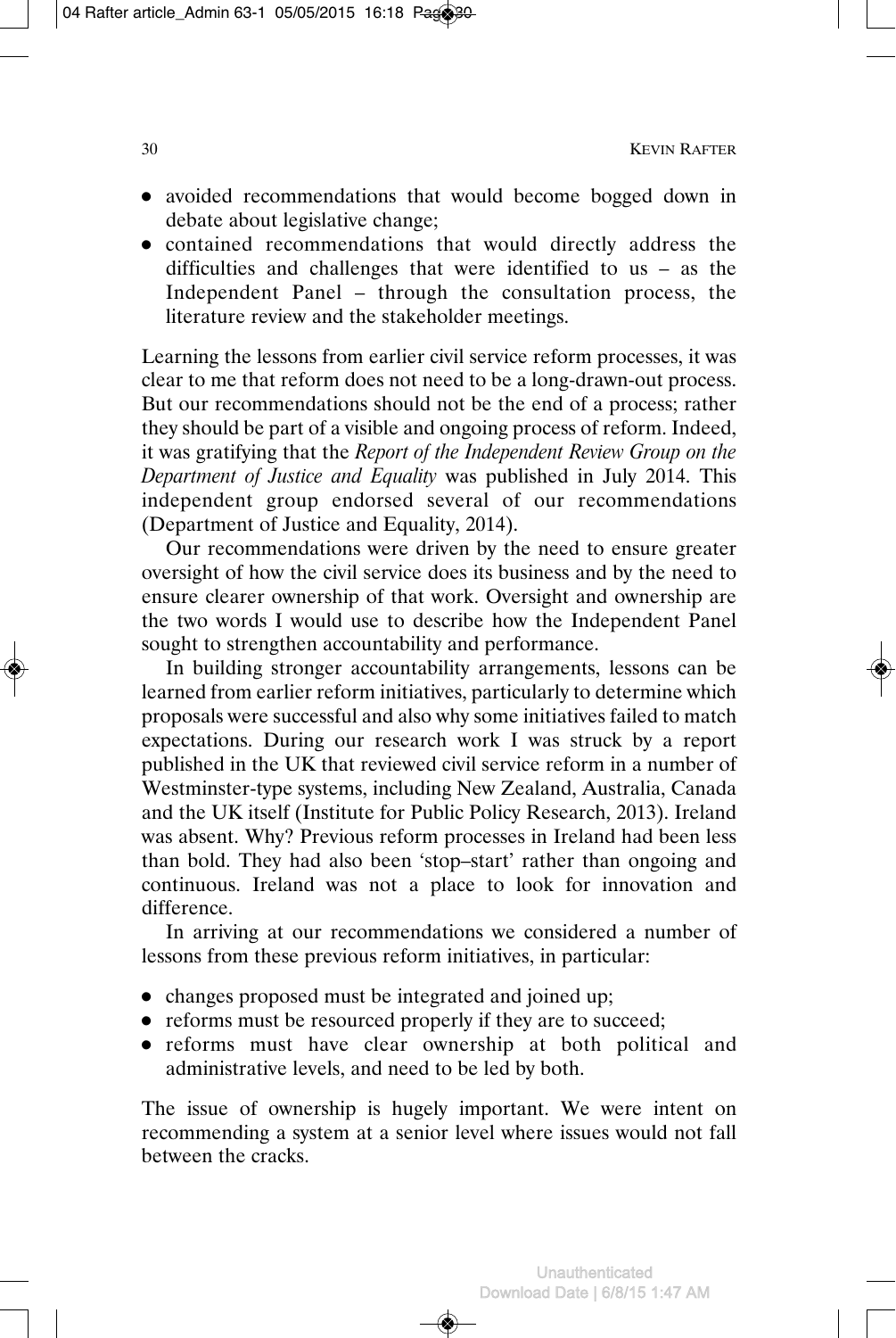We talk about the civil service as a single organisation whereas in fact it is a series of organisations. And therein lies certain difficulties. Many of the controversies in recent times in departments such as Health, Finance and Justice have arisen in part due to a lack of oversight coupled with ownership of that oversight. Our recommendations sought to address this issue.

I do not propose to go through all of our recommendations one by one. I specifically want to focus on the first two – the Accountability Board and the Head of the Civil Service. But I should note that there are other important recommendations, including implementing a programme of organisational capability review and a system of performance management.

#### *Organisational capability review*

This recommendation has been accepted by the government. I believe, if delivered upon, these reviews have the potential to much more effectively monitor the work of departments. I am encouraged by the commitment in the government's action plan to involve external reviewers in this process.

#### *Performance management*

The Independent Panel's recommendation on performance management also has the potential to be a game changer for the civil service. Again it is welcomed that the government has accepted our recommendation to introduce for the first time a performance management system for secretaries general.

If this is implemented correctly it opens up the potential to cascade a new, effective performance management system throughout the civil service at all levels. Implemented effectively, it can be one of the main mechanisms to tackle underperformance.

For these two issues – organisational capability and performance management – (and, indeed, also the other changes we recommended) to be introduced effectively there must be proper oversight and ownership. We made a number of innovative proposals to more clearly oversee accountability and performance, and to ensure someone in the system was identified with owning this work

The Independent Panel examined options in relation to the legal relationship between ministers and senior officials. We considered in great detail, in particular, the Public Service Management Act, 1997, and earlier legislation. At the heart of the 1997 Act is, what has been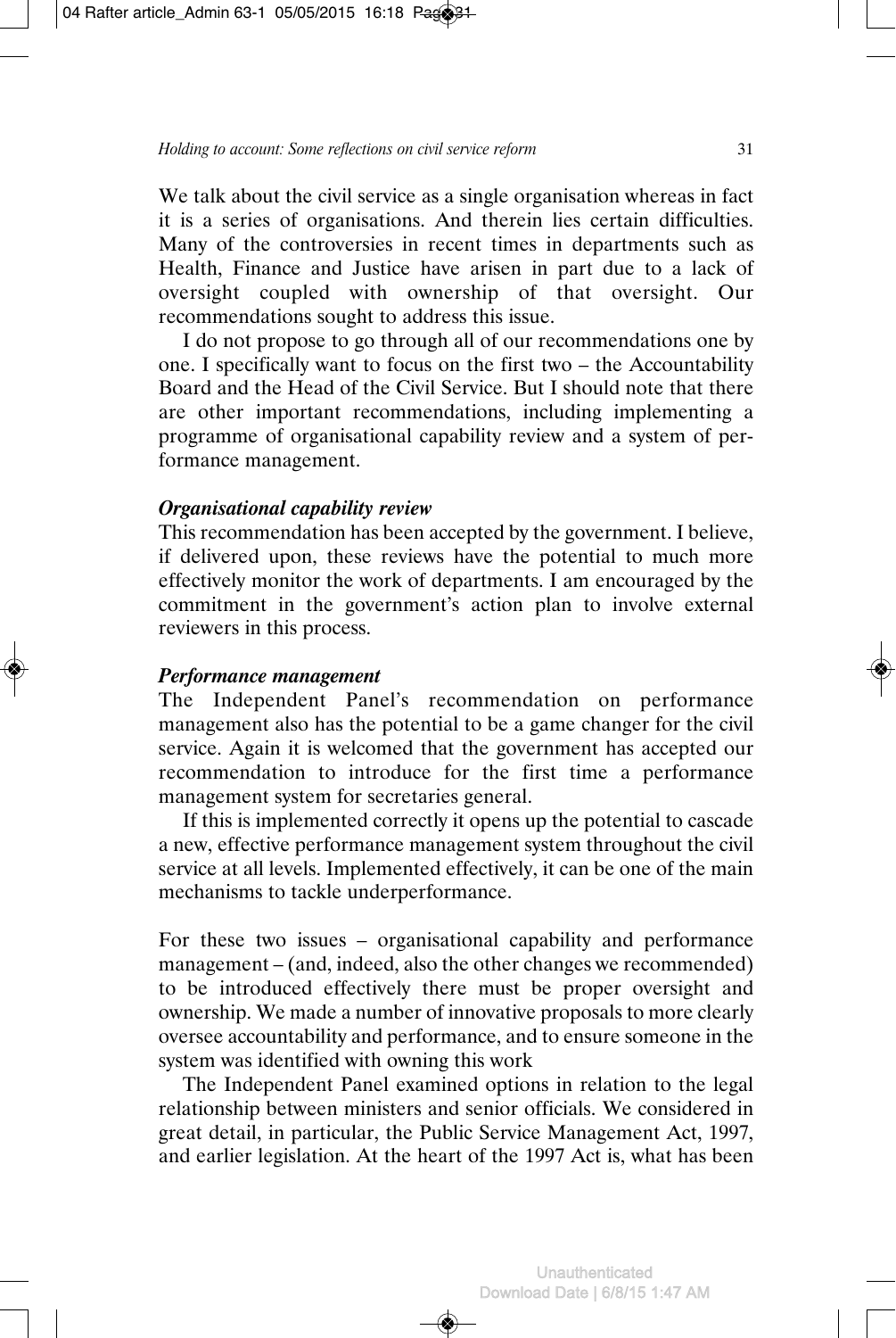called in a different jurisdiction, 'the highly contingent and politically contentious character of the working nexus between ministers and chief executives' (Gregory, 2012).

Amendment of the legislative framework in this area may greater specify the roles and responsibilities of ministers and civil servants. We remained unconvinced, however, that accountability would be enhanced by legislative change without moves towards a fundamental redefinition of the ministerial–official relationship. We also received no proposals in this area, nor did any individual or group argue for specific change. From our work we concluded that the 1997 legislation does not, of itself, provide obstacles to strengthening accountability relationships and offering greater clarity about who has responsibility for what.

The government's implementation plan published in late 2014 contains twenty-five actions – many arising directly from the recommendations of the Independent Panel. The implementation plan identifies six of those actions for priority attention. It has pledged to have these six actions implemented within 200 days. Five of those six actions arose from the recommendations of the Independent Panel, and four of the five have been accepted without modification:

- establish an Accountability Board;
- introduce performance review process for secretaries general;
- strengthen the disciplinary code to tackle underperformance;
- new recruitment processes.

Even in the instance of one specific recommendation accepted with modification – the Head of the Civil Service – the principles we identified have been fully accepted.

# **Accountability Board for the Civil Service**

The Independent Panel proposed the introduction for the first time of a high-level accountability mechanism with external membership to hold departments to account for their performance and delivery. Our recommendation for an Accountability Board for the Civil Service was the first action in the government's report published in late 2014, and will hopefully be in place in a matter of months.<sup>3</sup> What will this mean?

<sup>3</sup> Moves to appoint external members to the Accountability Board commenced in March 2015.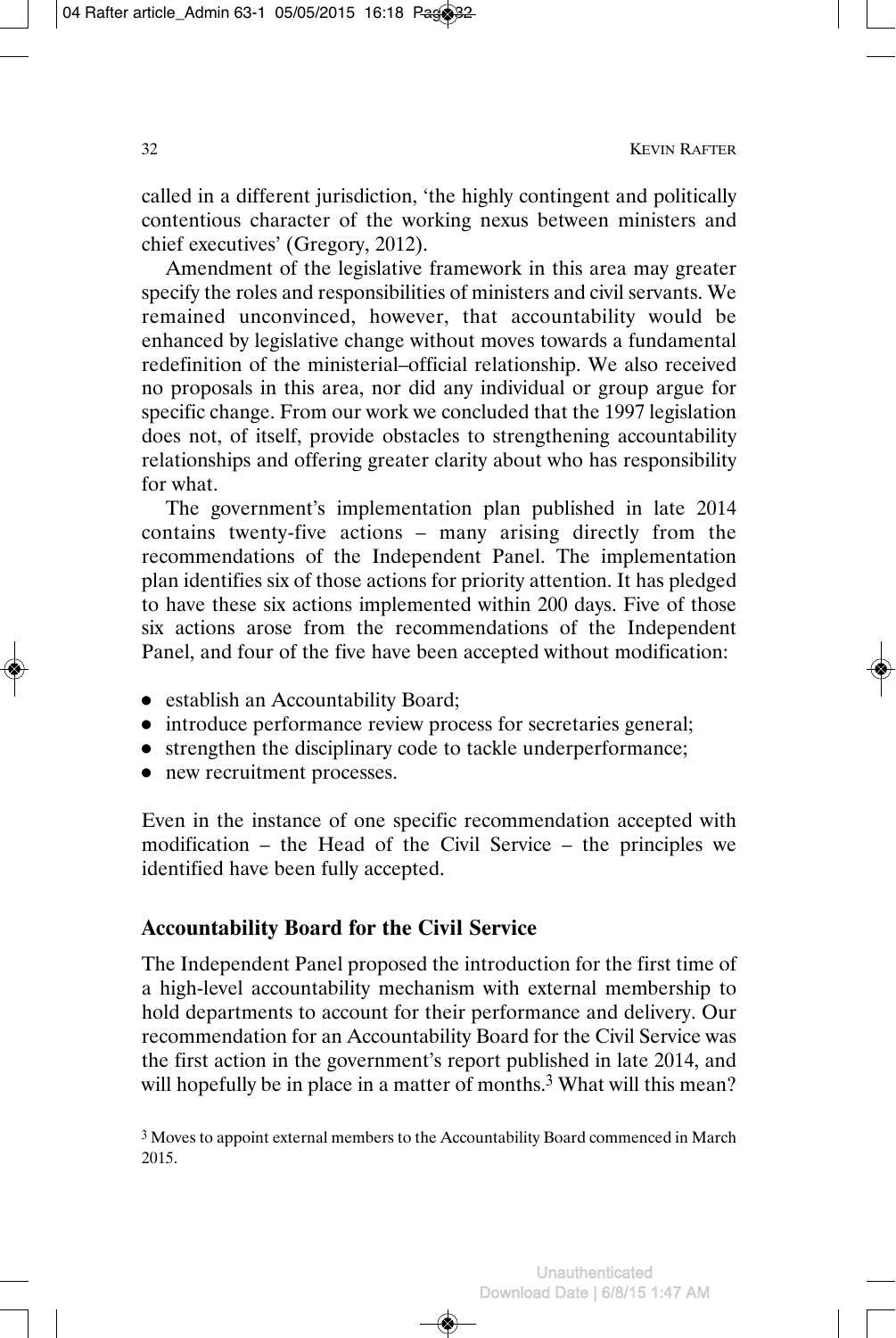In a sense, the civil service will have at its organisational peak a board of directors. The rationale for this recommendation is that greater rigour will be introduced to civil service accountability and performance, and that having external oversight will offer a greater degree of public assurance.

The board will also have the advantage of providing an additional outward-looking focus for the civil service. In recommending external membership, my colleagues and I on the Independent Panel believe that this will bring professional experiences from diverse environments.

The board will have an overall governance role across the civil service with oversight of:

- implementation of agreed cross-cutting policy priorities;
- the capacity and capability of the civil service;
- performance management arrangements for secretaries general.

The rationale for the board arises from the events since 2008 where questions were correctly raised about civil service performance and the appropriateness of existing accountability arrangements. We are now emerging from the economic crisis but the instability in the national finances and the effective collapse of the banking system have generated legitimate focus on whether the civil service was sufficiently independently minded during a crucial period in recent Irish history.

It is my hope that this board of directors will be one of the fora in the future where issues will be reviewed and challenged, and that this review and challenge will be mirrored at other levels in the administrative system.

This is also one of the reasons why the Independent Panel came down in favour of continuing with permanency as a positive feature of civil service employment – alongside much greater flexibility about short-term contracts for specific projects. Having a 'spine of permanent staff' supports a non-political civil service and ensures there is a cadre of personnel taking the longer-term view on policy design. That is explicitly saying to civil servants: you are not dependent on your current political masters – use your employment status to challenge and review.

#### *Board membership*

We recommended that the Accountability Board have a balance of ministerial, civil service and external representation – four external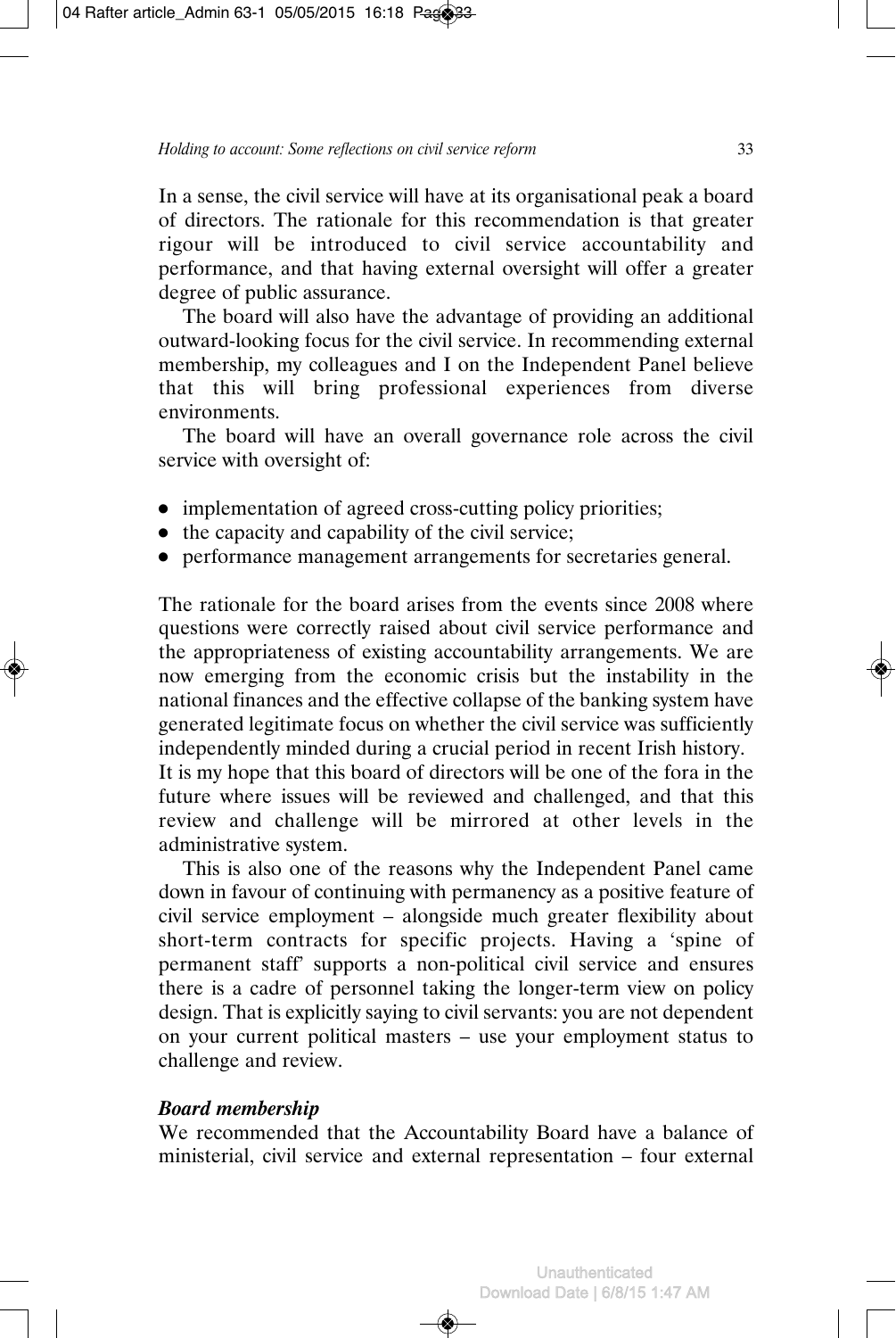members alongside three politicians and four secretaries general. Minister Howlin has said he may look at that balance although I agree with him in rejecting the notion that cabinet members can be lumped in with senior civil servants as 'insiders'.

What is much more important, however, is the profile of these external individuals and their ability to challenge and review as an oversight mechanism to strengthen accountability and performance. We envisage that external board members will bring a number of distinct benefits by:

- providing the civil service with an outside perspective;
- strengthening public confidence and trust through their participation;
- providing external quality assurance in relation to accountability and performance;
- providing appropriate advice and guidance.

The report of the Independent Panel recommended that these external board members should:

- be exceptionally experienced individuals who have led and managed large complex organisations;
- have an understanding of the challenges involved in civil service management;
- have significant, successful career records.

At least one external board member should have substantial experience in the public sector and/or not-for-profit sector, or should have held a role comparable to the Head of the Civil Service in another jurisdiction. Consideration should also be given to ensuring that at least one of the external board members is from outside the state.

In reaching this recommendation on the establishment of the Accountability Board for the Civil Service, we studied the role of departmental or governance boards in the UK, Australia and Canada. On a personal level I hope that once the overall board for the civil service has proven its value, consideration would be given to mandating all government departments to have an individual board of directors with external members.

The challenge for Minister Howlin and the government is to recruit the right external board members. My view is that the bar for membership needs to be set very high, indeed.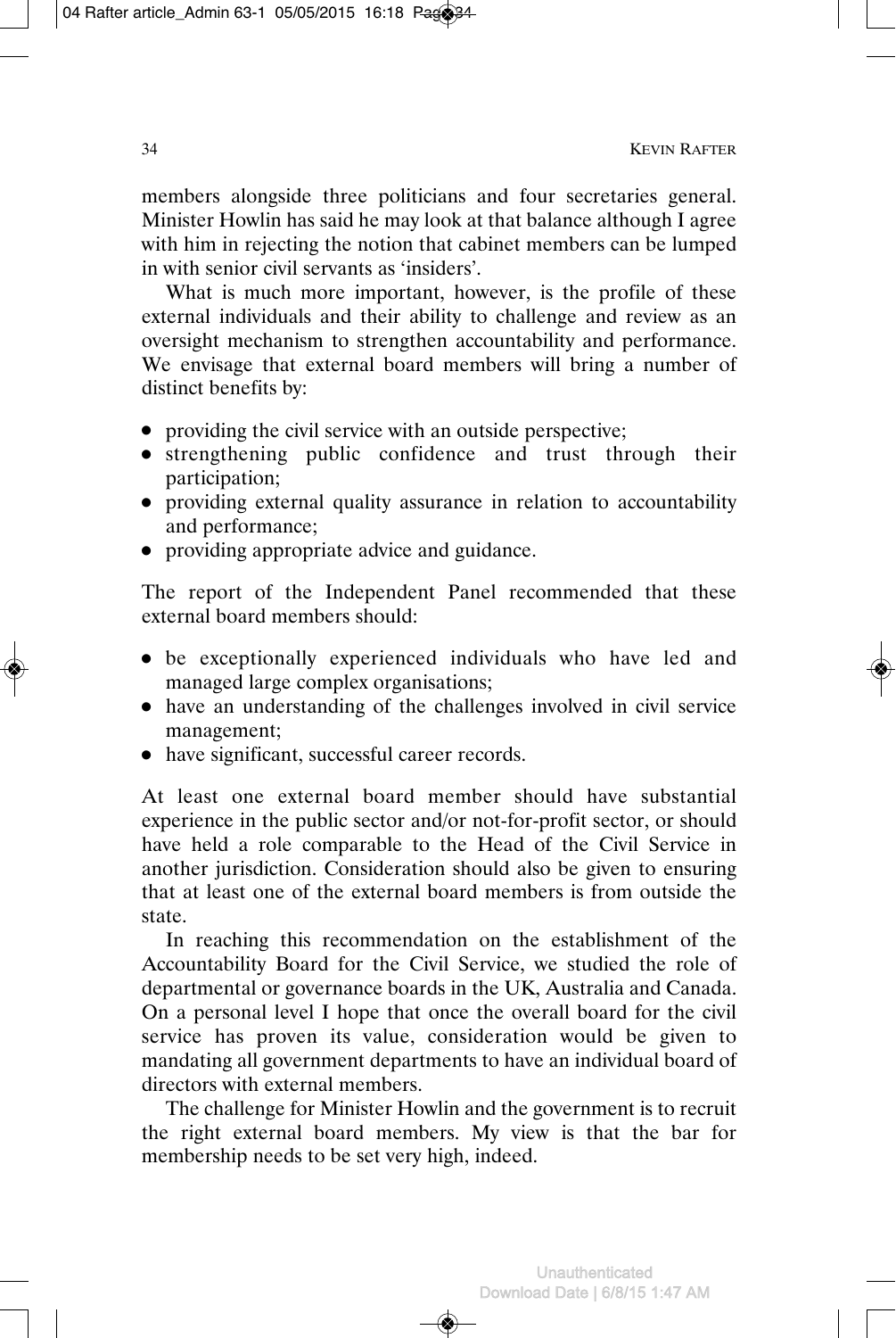#### **Head of the Civil Service**

Over 36,000 people work in the civil service, representing 12 per cent of total public service employment. It is hard to imagine a similarly sized and a similarly complex organisation without a designated chief executive. But that is how the civil service in Ireland has evolved since 1922 – without a formal head.

Indeed, the centre in the Irish civil service has never been defined formally but is generally seen as encompassing the Department of the Taoiseach, the Department of Finance and, more recently, the Department of Public Expenditure and Reform.

From analysis of the situation elsewhere and discussions during the consultation process, the Independent Panel was strongly convinced of the merit in having a dedicated formal Head of the Irish Civil Service. We believe that the challenges faced by the civil service require a formal corporate centre. We argued that the work to be done required full-time attention – this important work is demanding and responsibilities can not be delivered while shared with existing heavy workloads.

In summary – after much deliberation and consultation – we concluded that any move towards greater coordination at the centre required giving ownership to someone for whom this was his/her only job, and someone who could give the civil service full-time attention to ultimately delivery faster and more responsive policy outcomes. The holder of this position, working with secretaries general individually and collectively, would provide leadership for the civil service. There would be a visible leadership.

The Independent Panel recommended that the Head of the Civil Service would have a limited but highly focused and ambitious remit in the areas of performance management; strengthening cross-cutting arrangements in order to improve delivery on policy priorities; and implementing the programme of organisation reviews for analysis of the outputs with a view to appropriate action.

The head – who would have ownership of these issues – would report to the Accountability Board, which would have oversight of progress. With the Accountability Board and the Head of the Civil Service, the ownership deficit that I mentioned previously would have been directly addressed.

It is gratifying that the idea of 'one civil service' runs through the government's implementation plan. Phrases like 'more unified' and 'collective ownership' are prominent. That the government accepted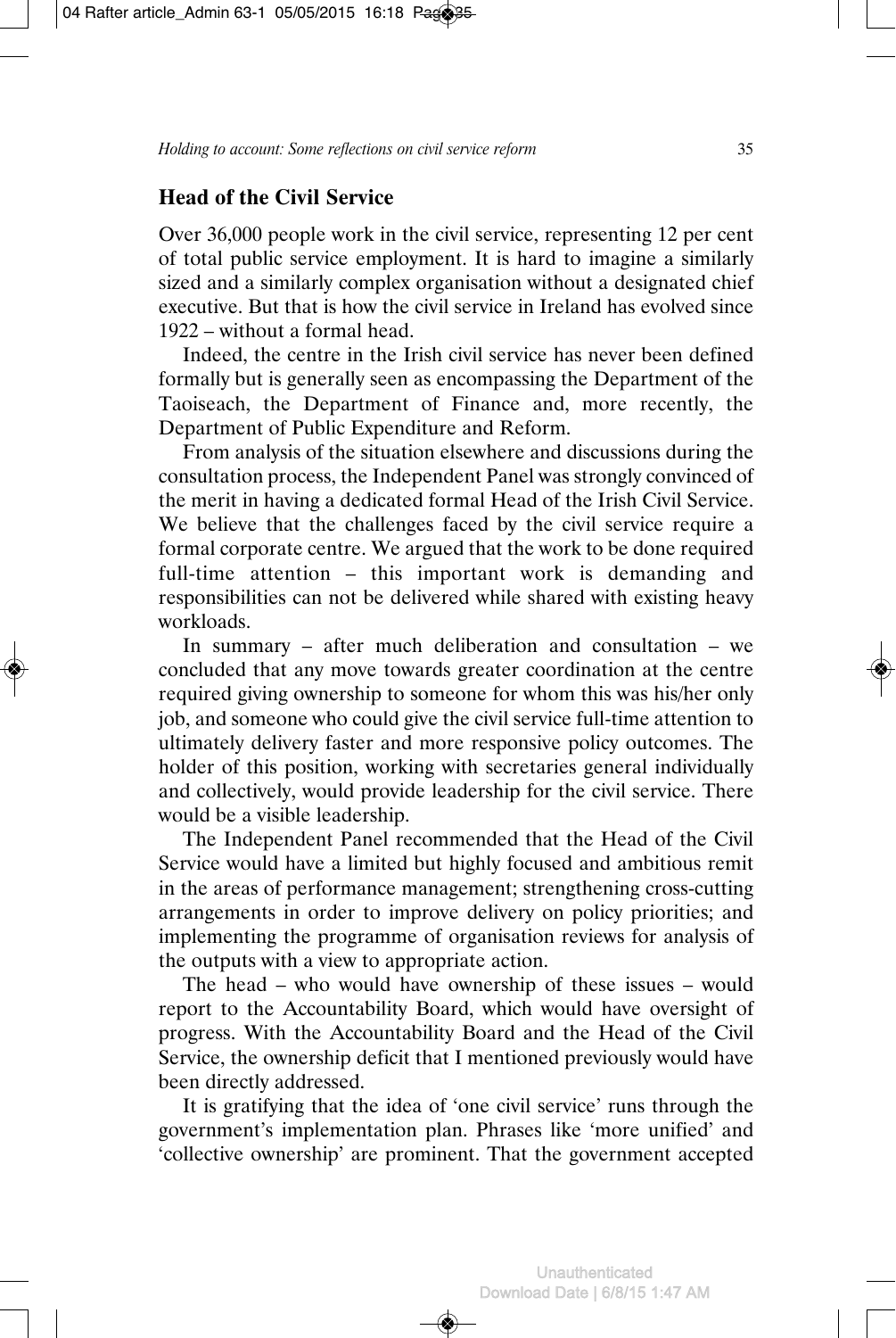our arguments for a more cohesive corporate centre is in itself significant progress. But rather than take the bold step in appointing the first Head of the Civil Service, the government has opted for a different mechanism – namely, a Civil Service Management Board.

I think it is a pity that our more radical innovation will have to wait. I say this because I believe the appointment of a Head of the Civil Service is not just in the interests of the civil service but also in the public interest. The Management Board has essentially been given many of the responsibilities that the Independent Panel proposed for the Head of the Civil Service.

The Management Board seems to me to be a compromise measure. I have concerns that the board will not have the singular focus we envisaged. Everybody on the board has another day job. They are all exceptionally busy people. There are also issues that need clarification about the size of the board's membership, so that it can be effective, and also about how it reports to the Accountability Board, so that its work is reviewed and challenged. I may be proven wrong but I believe the board will be a transition mechanism.

Nevertheless, the issue of a Head of the Civil Service is now a point of discussion that cannot be ignored. Previous civil service reform groups backed away from even proposing a head, in some cases for fear of upsetting incumbents. We had no such concerns. We put considerable thought into the recommendation for the head, the remit of the role and its reporting line to the Accountability Board. In our consultations we heard widespread endorsement for the proposition. I believe the political and administrative system will revisit the issue of a Head of the Civil Service relatively soon.

# **Conclusion**

There are other topics and recommendations in our report that deserve further analysis:

- much greater attention needs to be paid to department strategy statements (and I am not sure the review of these statements undertaken in 2014 in various departments would meet the criteria in our report);
- more focused and regular engagement by Oireachtas committees with departments and their work (not just when the latest controversy arises).